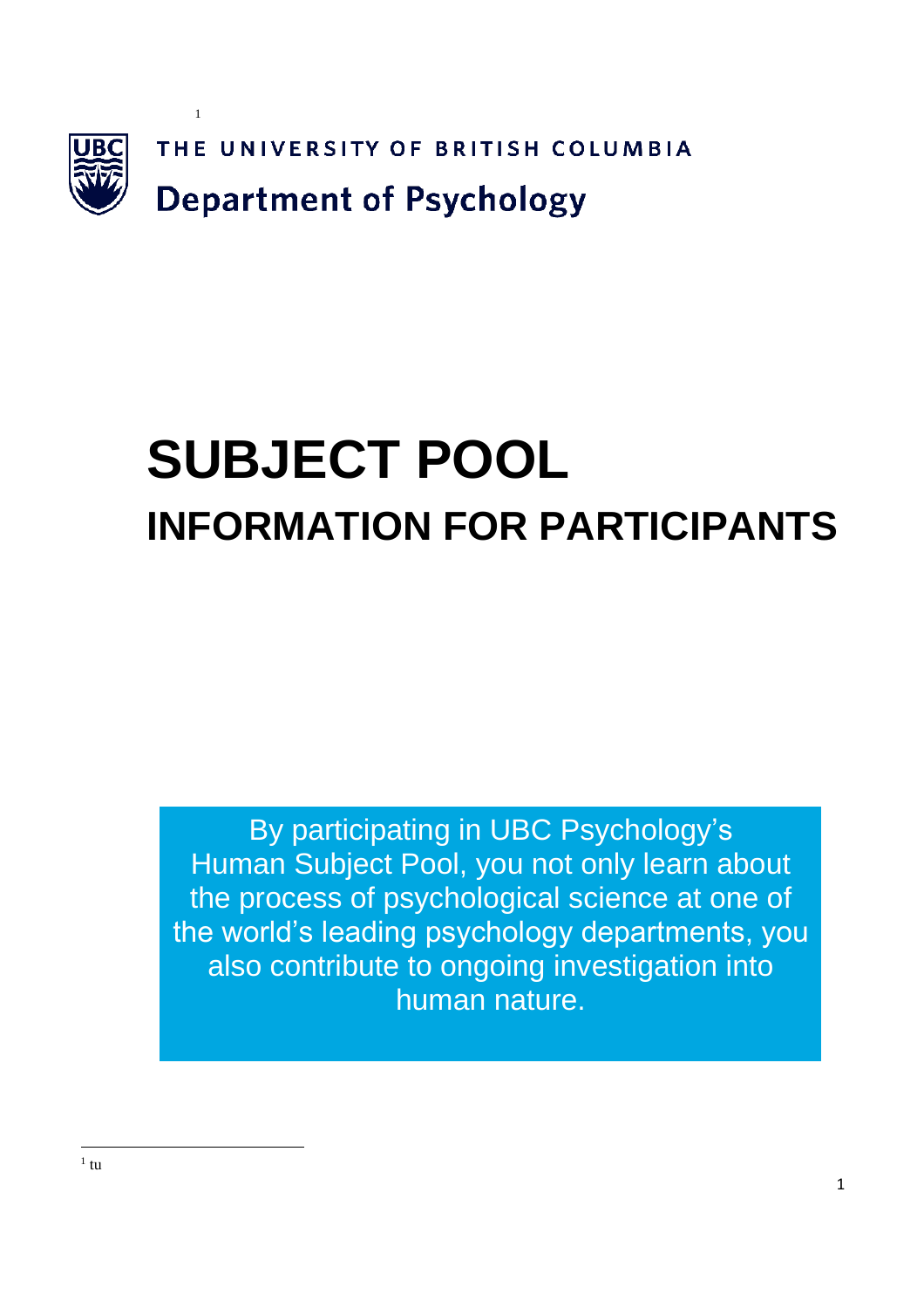## TABLE OF CONTENTS

| Introduction.                                                          |  |
|------------------------------------------------------------------------|--|
|                                                                        |  |
|                                                                        |  |
|                                                                        |  |
|                                                                        |  |
| <b>Basic Functions</b>                                                 |  |
|                                                                        |  |
|                                                                        |  |
|                                                                        |  |
|                                                                        |  |
|                                                                        |  |
|                                                                        |  |
| To View Experiments You Have Participated In and To View Your Upcoming |  |
| Appointments                                                           |  |
|                                                                        |  |
|                                                                        |  |
|                                                                        |  |
|                                                                        |  |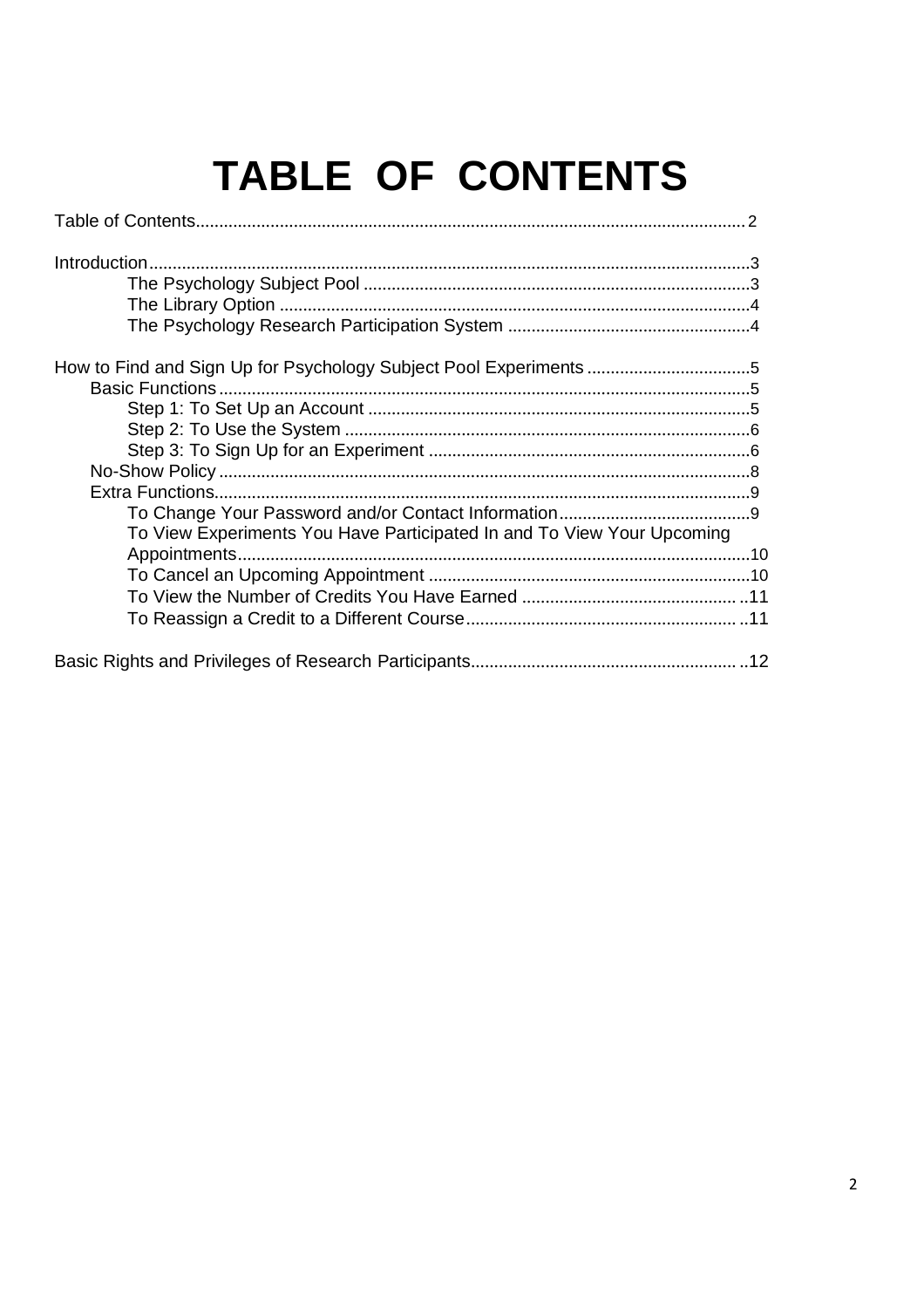## **INTRODUCTION**

#### **The Psychology Subject Pool**

We invite you to participate in the Department of Psychology's subject pool, so that you may gain firsthand experience with how research is conducted as well as contribute to on-going departmental research. The undergraduate student subject pool is an essential and valuable component of the Department of Psychology's teaching and research effort. By participating in experiments through the subject pool you can help to make a contribution to basic knowledge in psychology, learn more about how research is conducted, and earn extra credits. Most students find participation in research interesting and enjoyable.

Instructors can allow their students to earn up to 3 extra course credits for participating in psychology subject pool experiments. Check your course syllabus to see how many extra credit(s), if any, your course/section will allow you to add to your final course grade. You will earn 0.5 credit for each half hour of study participation (e.g., 2 credits for a two-hour study). Please note that some studies will take place in Psychology Department laboratory and some will be online. **You can earn no more than two (2) hours of credit per term for online study participation. Studies that utilize conferencing technology like Zoom will count as "in lab" credits. Please look carefully at the study information to determine if it is an "in lab" or "online" study.**

All of the experiments conducted in the Department of Psychology are reviewed by one of UBC's Research Ethics Boards to ensure that they contain no psychological or physical threat. Experiments are further screened by a committee in the psychology department to ensure that they will provide you with a useful learning experience.

If you participate in an experiment, you will be given a **consent form** explaining the purpose of the experiment and what you will be asked to do. You have the right to withdraw from the experiment at any time and for any reason. Typically no identifying information will be collected. If it is, you must be informed how your anonymity will be protected.

At the end of the experiment you will be **debriefed**, which means you will be told about the purposes of the experiment and the role you played in testing the hypotheses. During this debriefing, you will be given a worksheet to fill out to ensure that you have heard and understand the key aspects of the study including the primary research question, key study variables, and hypotheses. In the debriefing, you will learn more about how your participation contributes to scientific investigation and the process by which psychologists conduct research.

After you complete an experiment and earn credit, you must reassign that credit to one of your psychology courses, in order for it to be counted toward your grade. The course credit(s) that you earn through participation in psychology experiments, and that you reassign to one of your courses, will automatically be sent to your instructor at the end of the term. He/she will add the course credit(s) you've earned to your final course grade.

The Psychology Department's Human Subjects and Research Policy Committee handles all complaints/feedback about experiments using subject pool. If you have any complaints or feedback about any experiment, there are forms available online at http://www.psych.ubc.ca/resguide.psy. Write your complaint on this form (you do not need to identify yourself) and give it to the department secretary. You may also email your complaints to Dr. Steve Heine, the Chair of the department's Human Subjects and Research Policy Committee, at hspresearch@psych.ubc.ca.

Many researchers offer money in exchange for participation in experiments. There are advertisements for experiments that pay participants posted in the main lobby of the Kenny building.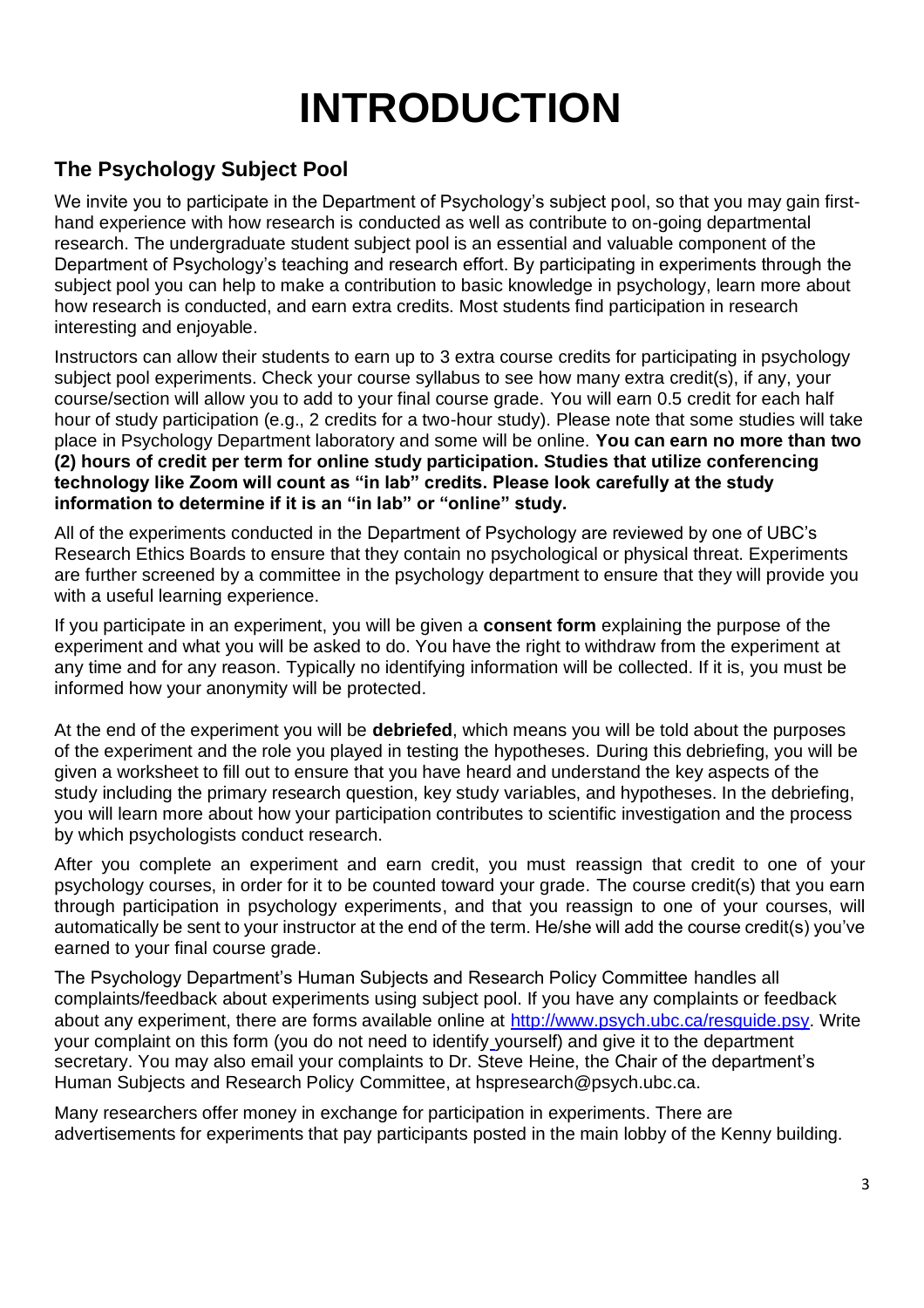You cannot earn money and credit for the same experiment.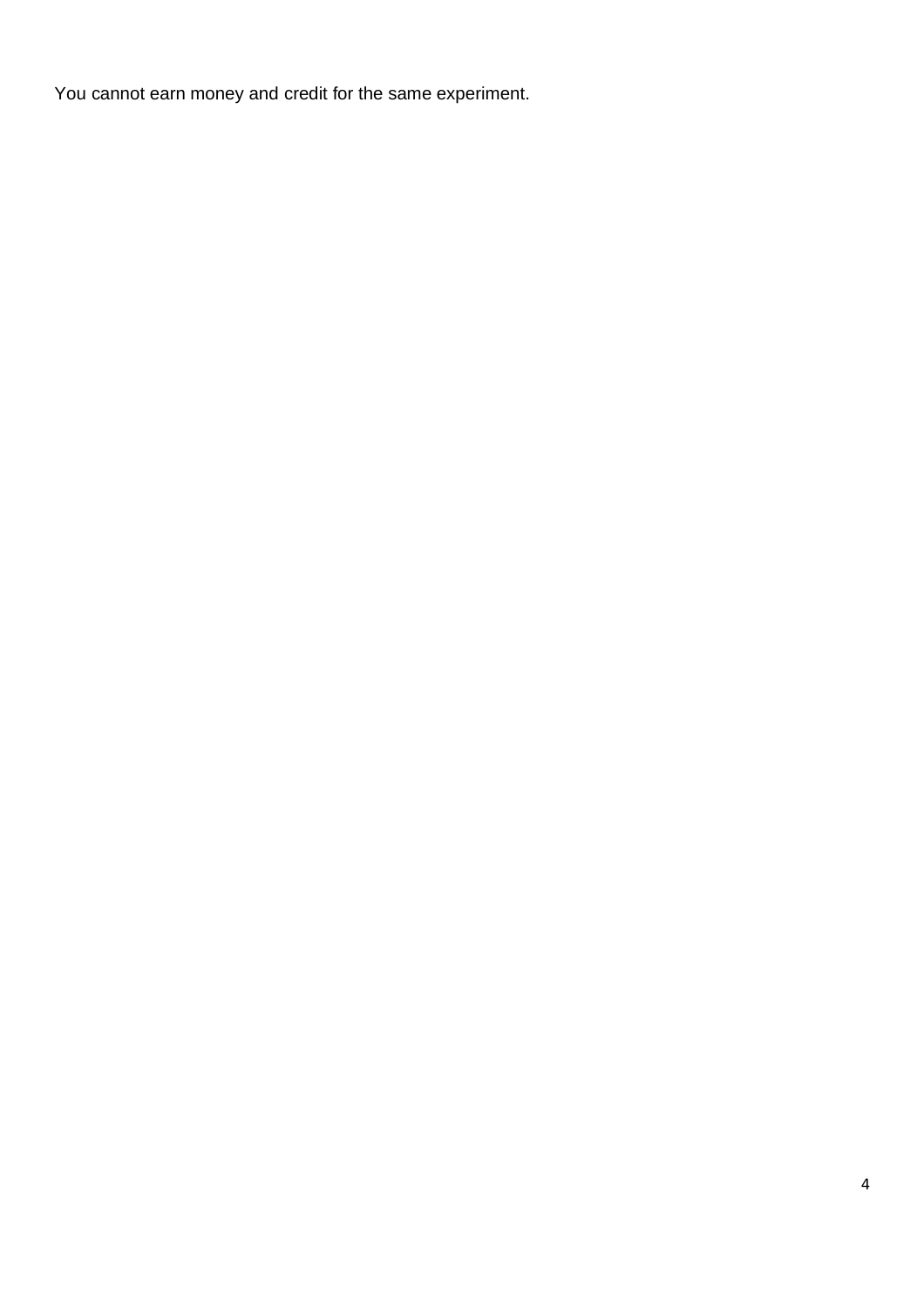#### **The Library Option**

As an alternative to participation in psychology subject pool experiments, you may complete a library writing project. Such projects consist of reading a research article from the peer reviewed journal *Psychological Science*, and summarizing 1) the research question, 2) the methods and 3) the results in written form. You will receive one (1) research participation credit for each article summary that meets the following requirements.

Requirements:

- The article must have been published in the journal titled "*Psychological Science*"
- The article must have a publication date from the year 2000 to present (i.e. papers from 2001 are acceptable; those from 1999 or earlier are not)
- The article must be a research article; it cannot be a review article, a news item, a notice, or a letter to the editor, for example
- The summary should be approximately 500 words in length
- You must include your name, student number, course, section, instructor and email address on each summary
- You must provide the full APA-style reference for the article at the end of the summary. Please DO NOT upload the actual PDF of the research article along with your summary.
- You must log on to the Human Subject Pool system [\(https://ubc-psych.sona-systems.com\)](https://ubc-psych.sona-systems.com/) and create an account before submitting your article summaries. Your credit is assigned using the online system.

#### **Summaries that do not meet these requirements will not yield credit for the student.**

For each course, you may obtain the same number of extra credits via the library option as specified in the course syllabus (i.e. the same number of credits available for students who participate in research).

Summaries must be submitted **no later than the last day of classes for the term**.

If you don't have a turnitin account already (from a previous course), you will need to create a user account in Turnitin. For the library assignment The class ID is **34406690**, class name is "HSP 2022 Summer" and password is "**Research**". *See [www.turnitin.com,](http://www.turnitin.com/) and click on the "Training" link at the top of the page for detailed instructions on how to submit papers to Turnitin.*

Any student who is suspected of plagiarism will, at a minimum, not be granted credit, and their course instructor will be notified. Further action may be taken at a departmental or university level.

#### **The Psychology Research Participation System**

We use an online system called the Psychology Research Participation System for managing many aspects of the subject pool.

The psychology research participation system is a full feature system with a broad range of functions. For example, it allows potential participants to browse and sign-up for experiments. The system can be used also to cancel appointments, and it is equipped to issue reminders about upcoming experiments and appointments.This manual contains detailed instructions on the steps you need to take in order to sign up for and participate in experiments where you will earn extra course credits. If you have not yet done so, you should read this document in connection with the document called *Basic Rights and Privileges of Research Participants*, which is provided at the end of this manual.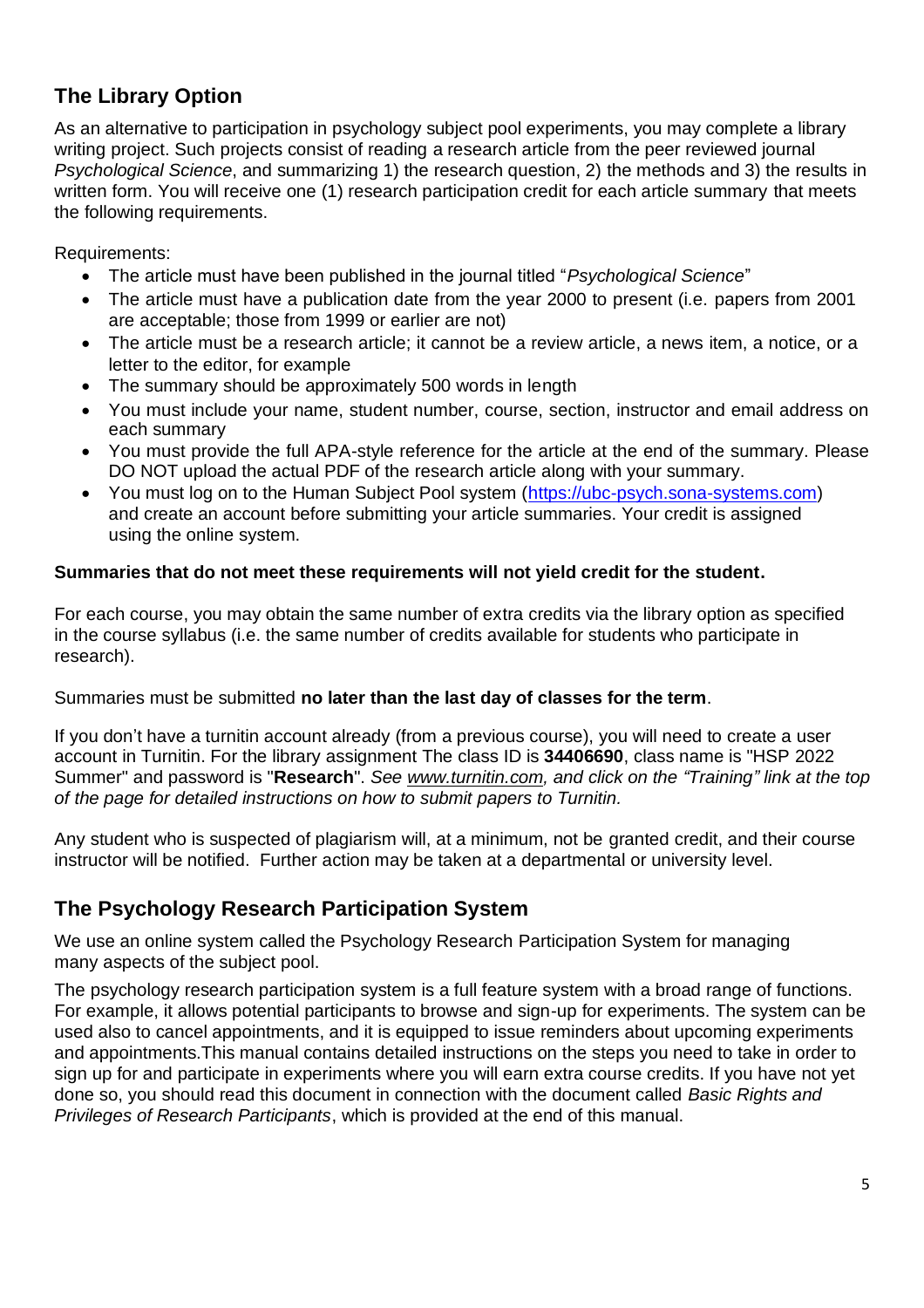## **HOW TO FIND AND SIGN UP FOR PSYCHOLOGY SUBJECT POOL EXPERIMENTS**

**When using the system:**

**Do not use the back button, it will often kick you out of the system and you will need to log back in. Use the menu at the top of the screen to move between screens.**

When you are finished, don't forget to log-out.

### **Basic Functions**

To find and sign up to participate in experiments for course credit or receive a credit for the library option, you will now need to go online to [https://ubc-psych.sona-systems.com](https://ubc-psych.sona-systems.com/) and follow these steps:

#### **Step 1: Set Up an Account by the end of the first month of classes**

- In order to become a research participant and earn extra credits, you need to have an account on the psychology research participation system (this is the system you find at [https://ubc](https://ubc-psych.sona-systems.com/)[psych.sona-systems.com\)](https://ubc-psych.sona-systems.com/). **Please register in the system by the end of September (if Term 1) or end of January (if Term 2)**
- Once you go to this site, you will see a display like this:



- To create your own account, click 'Request an account here', the statement located at the bottom left corner of the Log-In display screen (this is also the home or welcome page of the system).
- You will next see a display like the one shown below. On this display, fill in all of the information that is requested. Your User ID and email must be original and not currently in use by another UBC student. Under the option 'Courses', select the courses in which you are registered, where you can earn extra credit(s) for research participation.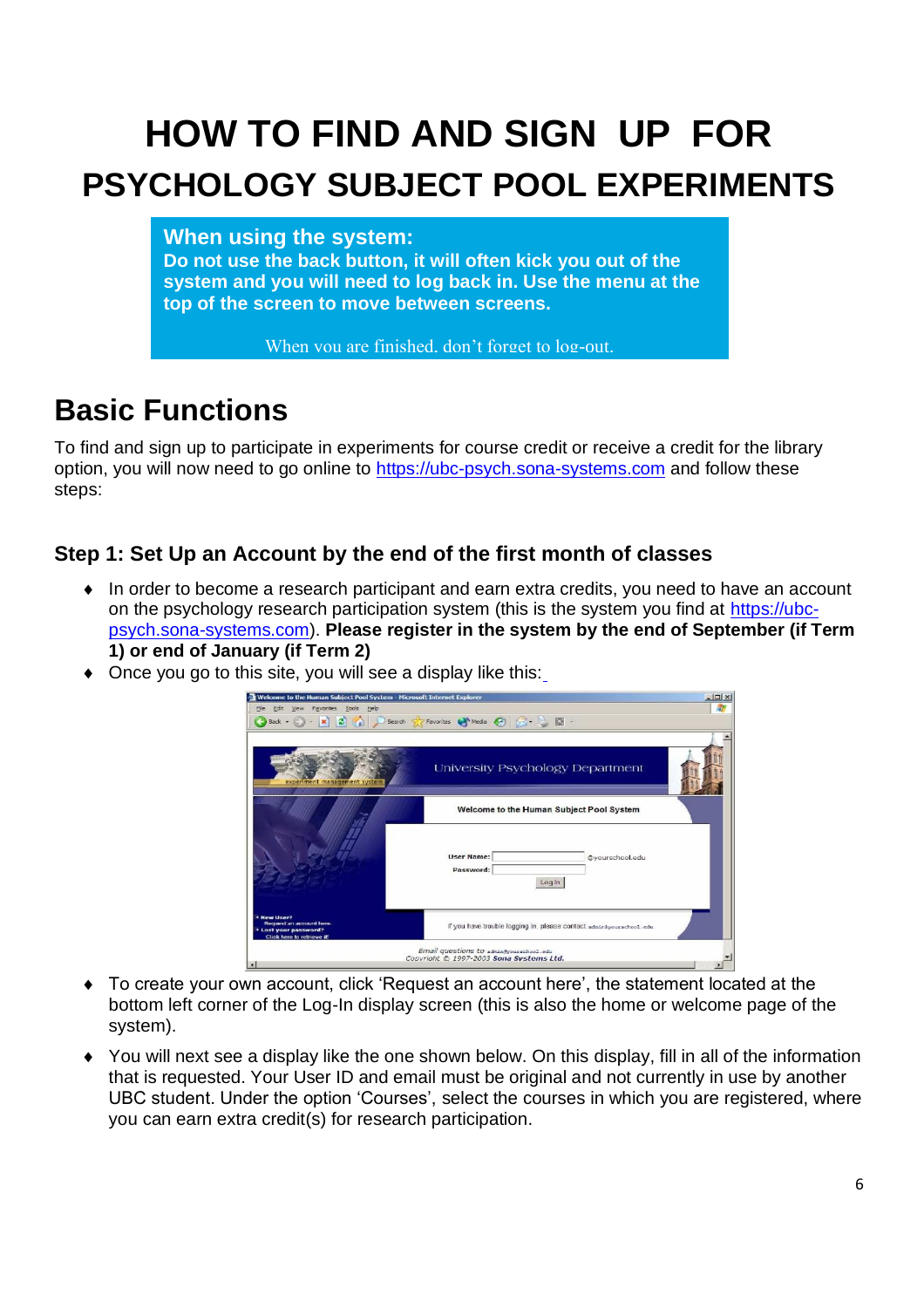| е<br>$\mathbf{r}$<br>back . | search Stravorites ( ) Media ( ) ( ) + New ( )                                                                                                                                                                                                                                                                                                                                                                                                                                                              |                                                               |                 |  |
|-----------------------------|-------------------------------------------------------------------------------------------------------------------------------------------------------------------------------------------------------------------------------------------------------------------------------------------------------------------------------------------------------------------------------------------------------------------------------------------------------------------------------------------------------------|---------------------------------------------------------------|-----------------|--|
|                             |                                                                                                                                                                                                                                                                                                                                                                                                                                                                                                             | <b>Request an Account</b>                                     |                 |  |
|                             | Using this form, you may request an account on the system. Your login-<br>information will be emailed to you as soon as you request the account.<br>so you may login immediately. To protect your privacy, you will only be<br>identified to researchers with a unique numeric code that the system will<br>assign, not by your name.<br>You must enter a User ID that maps to your valid @yourschool.edu email<br>address. It is not manageary to type in "@voorschool.edu" when entering<br>your User ID. |                                                               |                 |  |
|                             | Fields marked with a (1) below are optional.                                                                                                                                                                                                                                                                                                                                                                                                                                                                |                                                               |                 |  |
|                             | <b>Account Information</b>                                                                                                                                                                                                                                                                                                                                                                                                                                                                                  |                                                               |                 |  |
|                             | <b>First Name</b>                                                                                                                                                                                                                                                                                                                                                                                                                                                                                           |                                                               |                 |  |
|                             | <b>Last Name</b>                                                                                                                                                                                                                                                                                                                                                                                                                                                                                            |                                                               |                 |  |
|                             | there ID                                                                                                                                                                                                                                                                                                                                                                                                                                                                                                    |                                                               | @yourschool.edu |  |
|                             | User ID (re-enter for<br>verification)                                                                                                                                                                                                                                                                                                                                                                                                                                                                      |                                                               | @vourschool.edu |  |
|                             | Student ID Number                                                                                                                                                                                                                                                                                                                                                                                                                                                                                           |                                                               |                 |  |
|                             | $Plu$ in $(+)$                                                                                                                                                                                                                                                                                                                                                                                                                                                                                              |                                                               |                 |  |
|                             | Course(s)                                                                                                                                                                                                                                                                                                                                                                                                                                                                                                   | $-$ Select a Course $-$<br>85102A<br><b>86102H</b>            |                 |  |
|                             |                                                                                                                                                                                                                                                                                                                                                                                                                                                                                                             | (hold the Chl or Apple key and click for<br>multiple courses) |                 |  |
|                             |                                                                                                                                                                                                                                                                                                                                                                                                                                                                                                             |                                                               |                 |  |

- When you have filled in the required information and have clicked the 'Request Account' button, your User ID and Password will be emailed to you. Keep this information as you will need it in the future, each time you want to sign-up for an experiment.
- You need to create an account only once, the first time you access the psychology research participation system.
- If you forget your password, click the 'Lost your password?' option, located at the bottom left corner of the Log-In display screen. You will be asked to enter either your User ID or your email address and your password will be emailed to you again.

#### **Step 2: To Use the System**

- If you want to use the psychology research participation system, for whatever purpose, go to the home page at [https://ubc-psych.sona-systems.com](https://ubc-psych.sona-systems.com/) (the first screen display shown at the beginning of this document) and type in your User ID and Password.
- The first time you use the system after creating an account, you will be prompted to read an important Human Subject and Privacy Policy Notice. Once you have read this notice, and if you agree with the terms it lays out, click the 'YES' button. After this, you will have access to a lot of other features of the system.

#### **Step 3: To Sign Up for an Experiment**

 $\bullet$  If you want to participate in or sign up for an experiment, log onto the system (that is, go to [https://ubc-psych.sona-systems.com](https://ubc-psych.sona-systems.com/) and enter your User ID and Password) and you will see a screen display like this:

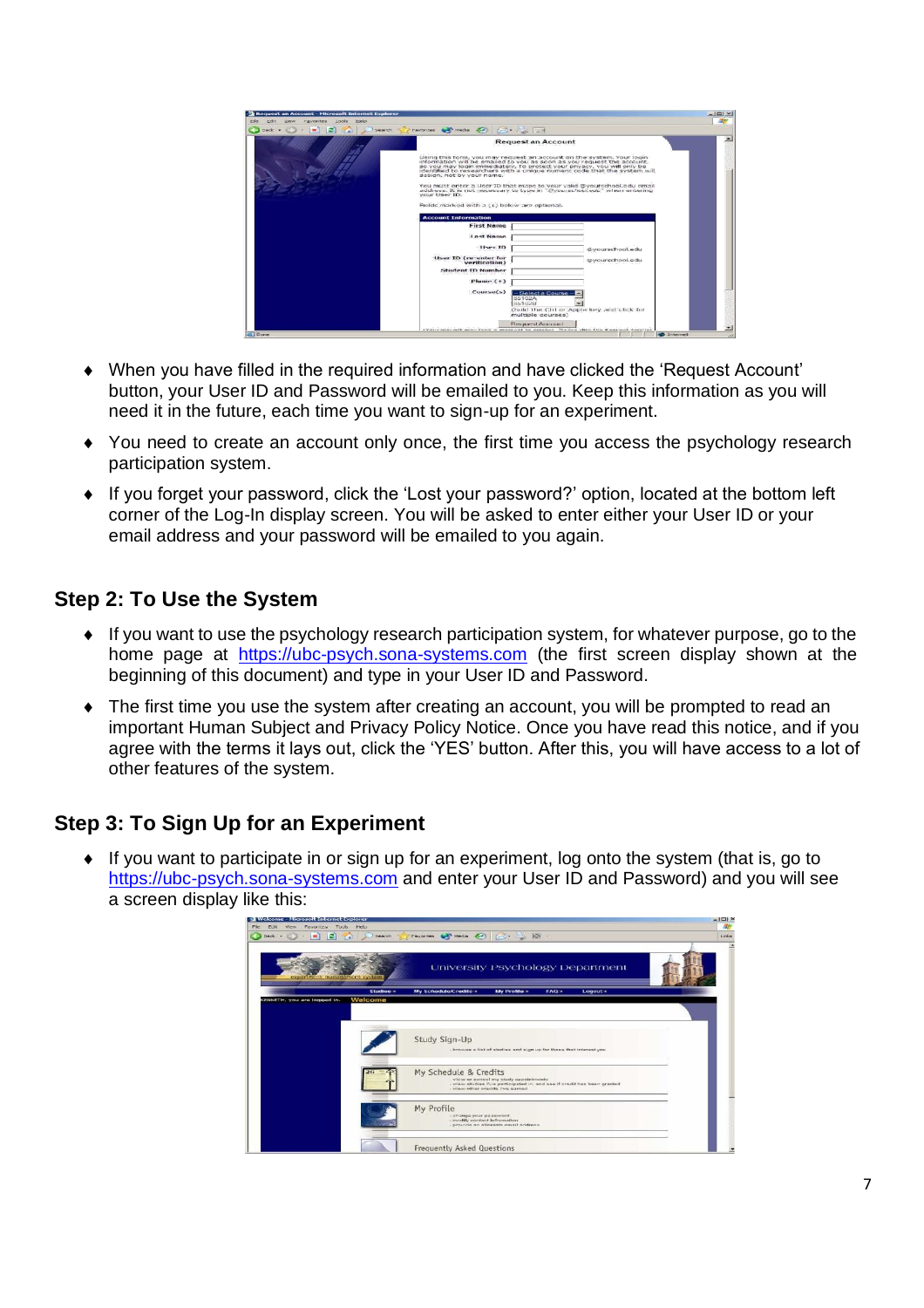- When you log in to HSP for the first time, you will be given the option to complete the pretesting. The pre-testing or pre-screening takes approximately 30 minutes, and you will receive one-half credit for it. Completing the pre-testing is optional but it will make you eligible for more studies.
- If you would like to sign up for an experiment, click the 'Study Sign-Up' button, and a list of the names of all experiments that are currently available will be shown. If you do not see any experiments one day, come back the next day; new experiments are added on a regular basis. For each experiment, you will also see a brief description of its purpose and of any restrictions on participation (e.g., participants must be female, participants must not be color blind). You will also see if the study takes place "In Lab" or "Online." **You will only be able to sign up and receive credit for two hours of online study participation.**
- Click on the name of an experiment that interests you to learn more about it, including how long the experiment will take, the number of credits you will receive for participating in it, the researchers who are running it, and a description of what you will be required to do as a participant.
- To schedule an appointment to participate in an experiment that interests you, click the 'View Time Slots for This Study' statement, located at the bottom of the display screen, and you will see a schedule like the one below, with testing dates, times and locations. The display you will be shown will also have a column called 'Course to Credit'.

|                                               |                                                                                                                       |                                                                                                                                                             | $-10x$       |
|-----------------------------------------------|-----------------------------------------------------------------------------------------------------------------------|-------------------------------------------------------------------------------------------------------------------------------------------------------------|--------------|
|                                               |                                                                                                                       |                                                                                                                                                             | 灌            |
|                                               |                                                                                                                       |                                                                                                                                                             | Links        |
|                                               |                                                                                                                       |                                                                                                                                                             | $\pmb{\ast}$ |
|                                               |                                                                                                                       |                                                                                                                                                             |              |
|                                               |                                                                                                                       |                                                                                                                                                             |              |
| <b>Timeslots</b>                              |                                                                                                                       |                                                                                                                                                             |              |
| Date                                          | Location                                                                                                              | Sign Up?                                                                                                                                                    |              |
| Tuesday, September 28, 2004 3:00 PM - 4:00 PM | There                                                                                                                 | Sign Up                                                                                                                                                     |              |
|                                               |                                                                                                                       | Sign Up                                                                                                                                                     |              |
|                                               |                                                                                                                       | Sign Up                                                                                                                                                     |              |
|                                               |                                                                                                                       |                                                                                                                                                             |              |
|                                               |                                                                                                                       |                                                                                                                                                             |              |
|                                               | Timeslots for Study - Microsoft Internet Explorer<br>Ele Edit View Fevorites Tools Help<br><b>Timeslots for Study</b> | Giad 2 3 . Pseach Chances Chade & A.L E .<br>Wednesday, September 29, 2004 3:00 PM - 4:00 PM There<br>Wednesday, September 29, 2004 5:00 PM - 6:00 PM There |              |

- Once you find a timeslot that fits your schedule enter the course and section where you would like your participation credit(s) to be added into the appropriate 'Course to Credit' box. Click the 'Sign Up' button next to the timeslot you have chosen.
- If you have gone this far, you are done and will be shown a page that summarizes the name of the experiment, the date and time of your appointment, the location where the experiment will be run, the experiment description, and the name of the researcher(s). You will also be sent an email with all of this information. Please keep this information so that you do not miss your appointment.
- Remember that you can sign up and complete no more than 2 credit hour of online study per term. Your remaining credit hours must be for studies that take place in psychology department laboratories. If you select a study and receive an error message saying that you "exceed the maximum number of Credits from Online Studies," go back and sign up for another study that is listed as an "In Lab" study.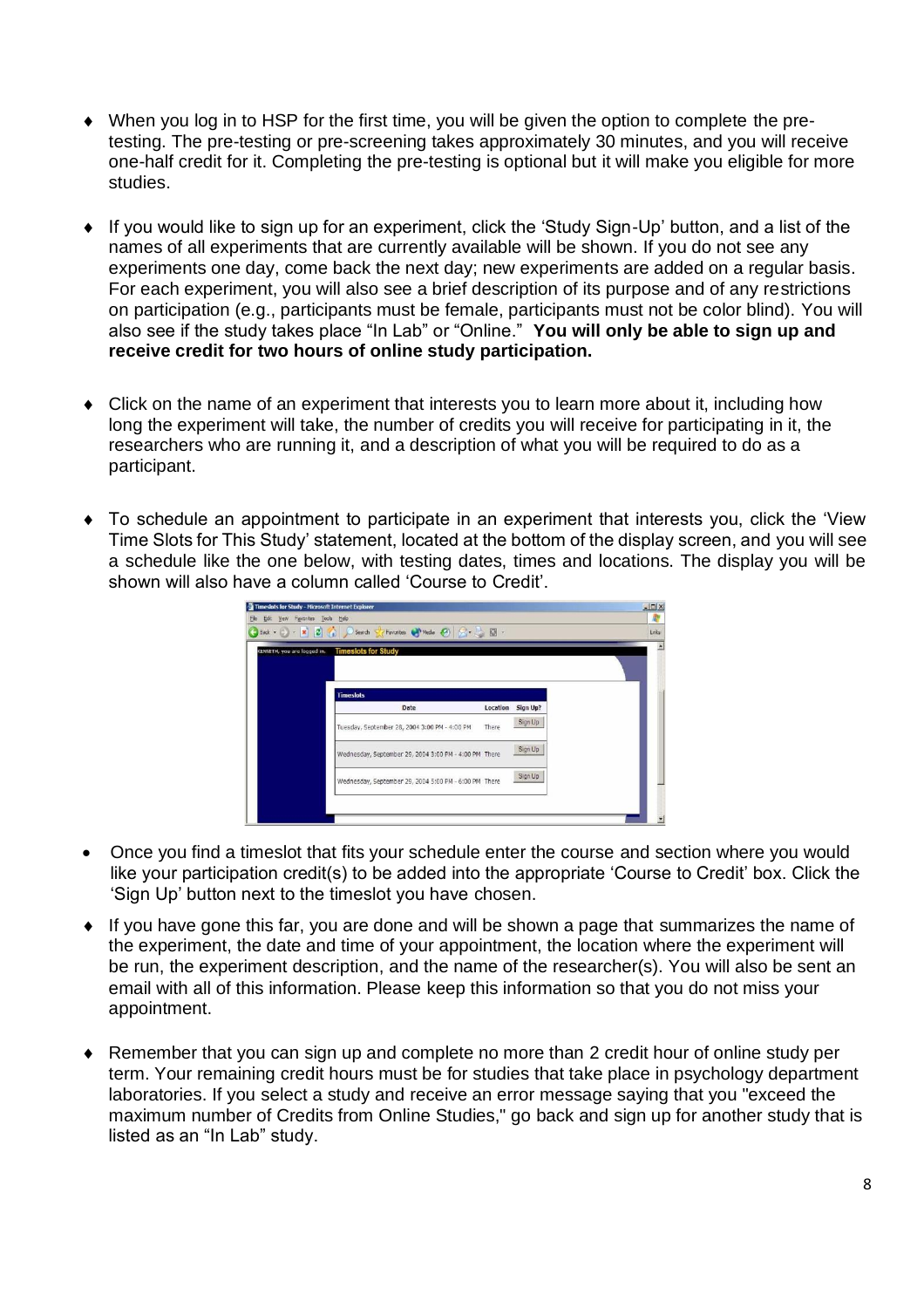## **No-Show Policy**

As a research participant, it is essential that you honor your commitments once you sign up for a study. When participants do not show up for studies, it is a tremendous inconvenience for researchers. To encourage participants to show up on-time for their scheduled studies, the HSP has implemented the following no-show policy:

- 1. Once a student has accumulated two unexcused no-shows, he or she will be prevented for signing up for all HSP studies for the duration of the academic term.
	- a. An *unexcused* no-show occurs when a student does not show up for a scheduled study, and has not cancelled that sign-up through the HSP system.
	- b. *Excused* no-shows have no effect on participants.
- 2. Students will now be allowed to cancel their appointment for a study up to one hour before the scheduled study time, to allow for emergencies and other unforeseen events.
	- a. It is the participant's responsibility to cancel their sign-up through the HSP system if an emergency arises. A participant should not email the researcher directly to cancel a sign-up.
- 3. Students who accumulate two unexcused no-shows will still be able to earn study credit for any courses they may be taking by completing the library assignment.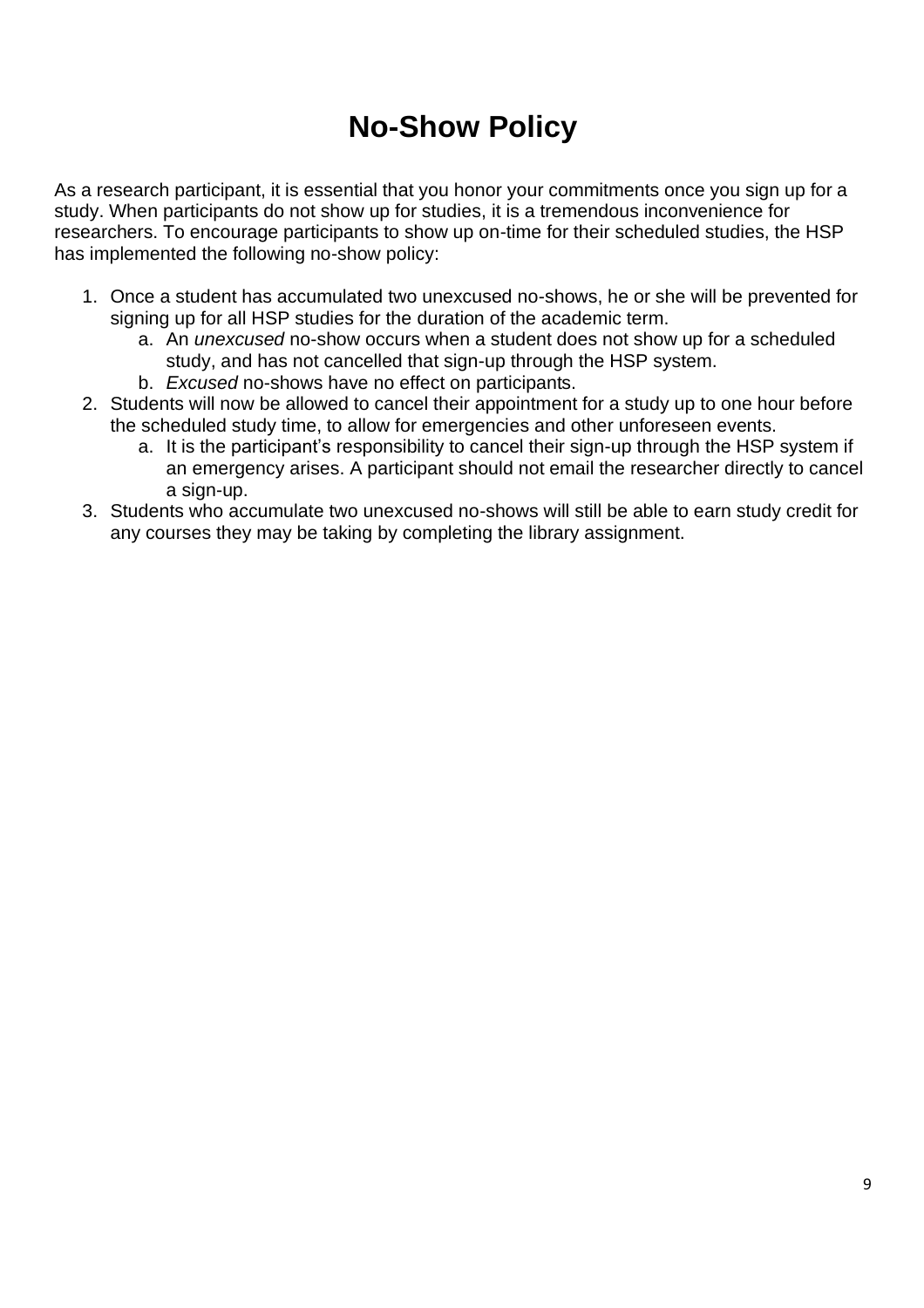### **Extra Functions**

The new on-line psychology research participation system also has many extra features that allow you to change your Password and/or contact information, to view upcoming appointments you have scheduled, to view experiments you have participated in, to cancel upcoming appointments, to view the number of credits you have earned, and to reassign the credits you have earned to different courses. Instructions on how to use each of these features are provided below.

#### **To Change Your Password and/or Contact Information**

 If you want to change your password or contact information, log onto the system, and click on 'My Profile' and you will be shown a display of your User Profile, similar to the one shown below. This page lists your name, User ID, email address, student ID, phone number, the number of credits you've earned, and the courses and sections that you have listed as being registered in where you can earn extra credit(s) for research participation.

| Back + (2) +   x  2   4   O Search Str Favorites (4) Media (4)   C-+ C-   C-            |                                |  |
|-----------------------------------------------------------------------------------------|--------------------------------|--|
|                                                                                         |                                |  |
|                                                                                         |                                |  |
| Fields marked with a $(+)$ are optional.                                                |                                |  |
| <b>My Profile</b>                                                                       |                                |  |
|                                                                                         | Name ALI ATALIK                |  |
| <b>Identity Code 28825</b>                                                              |                                |  |
| (Experimenters will see only this code, and never your<br>name)                         |                                |  |
|                                                                                         | User ID aatalik@vourschool.edu |  |
| <b>New Password</b>                                                                     |                                |  |
| Enter twice, or leave blank if you do not want to change<br>vour password.              |                                |  |
|                                                                                         |                                |  |
| Student ID # 999000907                                                                  |                                |  |
| Phone Number (+)                                                                        |                                |  |
| Alternate Email Address (+)<br>If provided, all emails sent to you from the system will |                                |  |
| be sent to this address.                                                                |                                |  |
| Credits Earned 0                                                                        |                                |  |
| <b>Credits Required 3</b>                                                               |                                |  |
| Course(s)                                                                               | $-85102N$                      |  |
|                                                                                         |                                |  |
| Pretest Status Completed                                                                |                                |  |
| Update.                                                                                 |                                |  |

- To change your Password, enter your current password into the Current Password box and enter the password you would like in the New Password box. Enter the password you would like into the New Password (confirm) box.
- To change your phone number, delete your old phone number located in the Phone Number box and then enter your new phone number into the box.
- To save your changes to your User Profile click the 'Update' button.

#### **To View Experiments You Have Participated In and To View Your Upcoming Appointments**

- To review experiments you have already participated in and to view your upcoming appointments for experiments, you will need to log onto the system, and click on 'My Schedule & Credits' and you will be shown a display similar to the one shown on the next page.
- Under the heading 'Study Sign-Ups', you will find a table containing the names of the experiments you have signed-up for and/or participated in as well as the times of your appointments and the locations of the experiments.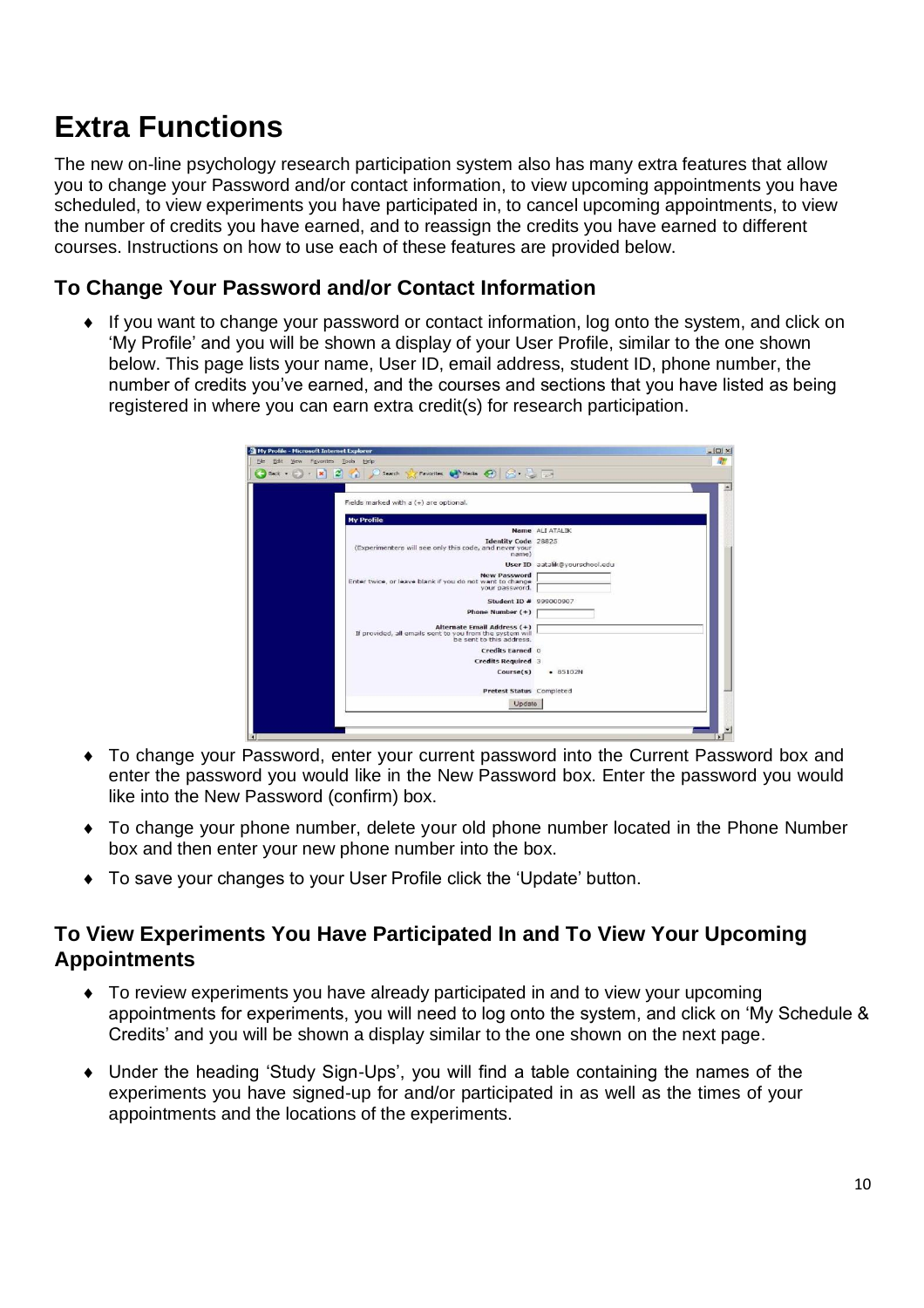| NOTE: Researchers only know you by your identity code, which is 28804, so please use that when |
|------------------------------------------------------------------------------------------------|
|                                                                                                |
|                                                                                                |
| Comments Cancel?                                                                               |
|                                                                                                |
|                                                                                                |
|                                                                                                |
|                                                                                                |
|                                                                                                |

 Under the 'Credit Status' column the status of your credit(s) for each experiment are listed. That is, a list of whether each credit has been granted, denied (due to a failure to appear), or whether it is awaiting action (because either you have not yet participated or because the system has not yet assigned the credit—it will usually take about 24 hours for the system to assign the credit(s) you have earned through your research participation).

#### **To Cancel an Upcoming Appointment**

- If you sign-up for an experiment and fail to show up you will not be awarded any credit for that experiment. You are permitted to cancel upcoming appointments for research participation but only if you provide at least one-hour of notice. Failing to show up for an experiment without cancelling your appointment is an inconvenience to the researcher, so it is important that you cancel your scheduled appointments when you are unable to attend them.
- To cancel an appointment you will need to log onto the system, and click on 'My Schedule & Credits' and you will be shown a display similar to the one shown below.

| If My Schedule and Credits - Microsoft Internet Explorer                                                                                            |                                                |                     |                                                            |                    |                         | $-101x$ |
|-----------------------------------------------------------------------------------------------------------------------------------------------------|------------------------------------------------|---------------------|------------------------------------------------------------|--------------------|-------------------------|---------|
| Favorites<br>Tools<br>Help<br>View                                                                                                                  |                                                |                     |                                                            |                    |                         |         |
| lei<br>$\mathbf{x}$                                                                                                                                 | Search Services (A) Media (4)                  |                     |                                                            |                    |                         |         |
|                                                                                                                                                     | <b>Bib</b> Search Web - RD 9510 blocked        | <b>M</b> _I Options |                                                            |                    |                         |         |
| <b>Credit Information</b>                                                                                                                           |                                                |                     |                                                            |                    |                         |         |
|                                                                                                                                                     |                                                |                     |                                                            |                    |                         |         |
| <b>Credits</b><br>Overall Credits Earned 9                                                                                                          |                                                |                     |                                                            |                    |                         |         |
| Overall Credit Requirements 15                                                                                                                      |                                                |                     |                                                            |                    |                         |         |
| [Credits Earned by Course]                                                                                                                          |                                                |                     |                                                            |                    |                         |         |
|                                                                                                                                                     |                                                |                     |                                                            |                    |                         |         |
| <b>Study Sign-Ups</b><br>NOTE: Researchers only know you by your identity code, which is 28804, so please use that when<br>corresponding with them. |                                                |                     |                                                            |                    |                         |         |
| Sign-Ups                                                                                                                                            |                                                |                     |                                                            |                    |                         |         |
| Study                                                                                                                                               | Time                                           | Location            | <b>Credit Status</b>                                       | Course             | <b>Comments Cancel?</b> |         |
| A Now You See It. Now<br>You Don't<br>(1 Credit)                                                                                                    | January 21, 1999<br>$10:00$ AM - $10:15$<br>AM | 329A Baker<br>Hall  | 1 credit<br>granted on July 85221<br>25, 2003.             |                    |                         |         |
| <b>A Can You Handle It?</b><br><b>Grasping and Lifting</b><br><b>Smooth to Slipperv</b><br><b>Objects</b><br>(1 <i>Credit</i> )                     | January 26, 1999<br>$3:45$ PM - $3:55$<br>PM   | 342 C Baker<br>Hall | Failure to<br>appear(1)<br>credit penalty).                | 85221              |                         |         |
| <b>Math Interruptions</b><br>(1 <i>Credit</i> )                                                                                                     | January 28, 1999<br>$11:30$ AM - $11:48$<br>AM | Baker Hall<br>345M  | 1 <sub>credit</sub><br>granted on<br>September 3.<br>2003. | None<br>[Reassign] |                         |         |

- Under the heading 'Study Sign-Ups', you will find a table containing the names of the experiments you have signed-up for and/or participated in as well as the times of your appointments and the locations of the experiments.
- A 'Cancel' button is located next to experiments for which you have upcoming scheduled appointments. Click this button to cancel your appointment. You will then be asked to confirm your cancellation. Click 'Yes, I want to cancel' to confirm your cancellation.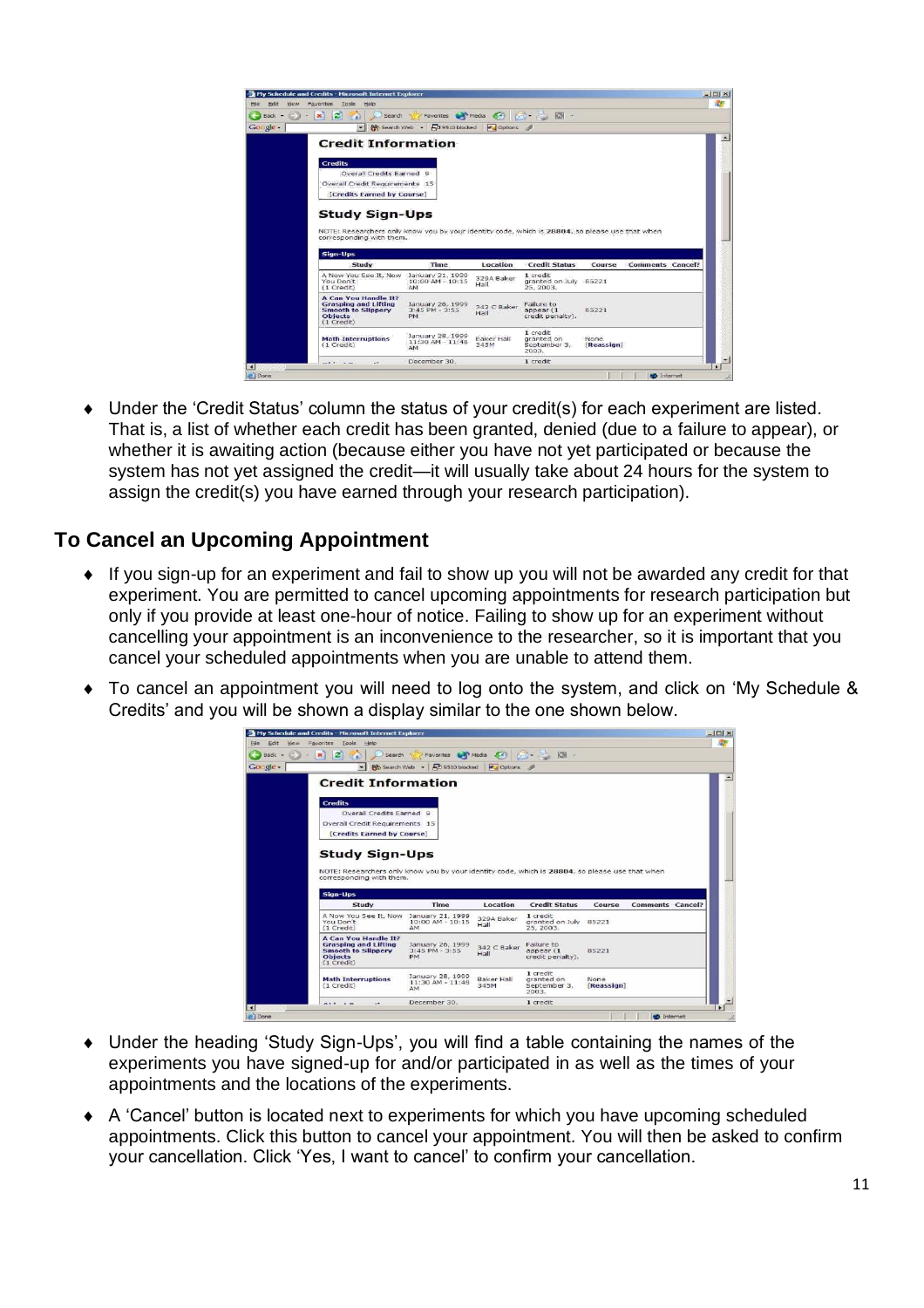#### **To View the Number of Credits You Have Earned**

- Although it can take up to 24 hours after you have participated in an experiment before your course credit(s) will be registered in the system, you may want to check to ensure that you've received your course credit(s). To do so, log onto the system, and click on 'My Schedule & Credits' button
- On the next screen, under the heading 'Credit Information' you will find a display showing the total number of credits you have earned and the number of credits you are eligible to apply to your courses.
- Under the 'Credit Status' column in the table located under the heading 'Study Sign-Ups' you can see which studies you have earned credit(s) for participating in and to which courses those credits have been assigned.

#### **To Reassign a Credit to a Different Course**

 You will be asked to enter the course and section that you would like the extra credit assigned to when you initially sign-up for an experiment. Later you may decide that you want to switch this assignment to a different course. To do so you will need to log onto the system, and click on 'My Schedule & Credits' and you will be shown adisplay similar to the one shown below.

| <b>Credit Information</b><br><b>Credits</b><br>Overall Credits Earned 9<br>Overall Credit Requirements 15<br>[Credits Earned by Course] |                                                      |                                |                                                 |                    |                         |  |
|-----------------------------------------------------------------------------------------------------------------------------------------|------------------------------------------------------|--------------------------------|-------------------------------------------------|--------------------|-------------------------|--|
|                                                                                                                                         |                                                      |                                |                                                 |                    |                         |  |
|                                                                                                                                         |                                                      |                                |                                                 |                    |                         |  |
|                                                                                                                                         |                                                      |                                |                                                 |                    |                         |  |
|                                                                                                                                         |                                                      |                                |                                                 |                    |                         |  |
|                                                                                                                                         |                                                      |                                |                                                 |                    |                         |  |
| <b>Study Sign-Ups</b>                                                                                                                   |                                                      |                                |                                                 |                    |                         |  |
|                                                                                                                                         |                                                      |                                |                                                 |                    |                         |  |
| NOTE: Researchers only know you by your identity code, which is 28804, so please use that when<br>corresponding with them.              |                                                      |                                |                                                 |                    |                         |  |
|                                                                                                                                         |                                                      |                                |                                                 |                    |                         |  |
|                                                                                                                                         |                                                      |                                |                                                 |                    |                         |  |
| Sign-Ups                                                                                                                                | Time                                                 |                                | <b>Credit Status</b>                            |                    |                         |  |
| Study<br>A Now You See It, Now<br>You Don't<br>(1 <i>Credit</i> )                                                                       | January 21, 1999<br>$10:00 AM - 10:15$<br>$\Delta M$ | Location<br>329A Baker<br>Hall | 1 credit<br>granted on July 85221<br>25, 2003.  | Course             | <b>Comments Cancel?</b> |  |
| A Can You Handle It?<br><b>Grasping and Lifting</b><br><b>Smooth to Slippery</b><br><b>Objects</b><br>(1<br>Credit)                     | January 26, 1999<br>$3:45 PM - 3:55$<br>PM           | 342 C Baker<br>Hall            | Failure to<br>appear (1)<br>credit penalty).    | 85221              |                         |  |
| <b>Math Interruptions</b><br>(1 Credit)                                                                                                 | January 28, 1999<br>$11:30$ AM - $11:48$<br>AM       | Baker Hall<br>345M             | 1 credit<br>granted on<br>September 3.<br>2003. | None<br>[Reassign] |                         |  |

- Under the heading 'Study Sign-Ups', you will find a table containing the names of the experiments you have signed-up for and/or participated in as well as the times of your appointments and the locations of the experiments.
- A list of which course each credit has been assigned to, is listed under the column labeled 'Course'. To reassign a credit to a different course click the 'Reassign' statement, located under the course to which the to-be-changed credit has been assigned
- Click on the arrow located next to the box that shows the course the credit has been assigned to, to change the course credit assignment. You will then be shown a list of courses to which you can reassign the credit. Highlight the course you want the credit assigned to and it will be entered into the box. Click the 'Reassign Credit' button to reassign the credit to that course.